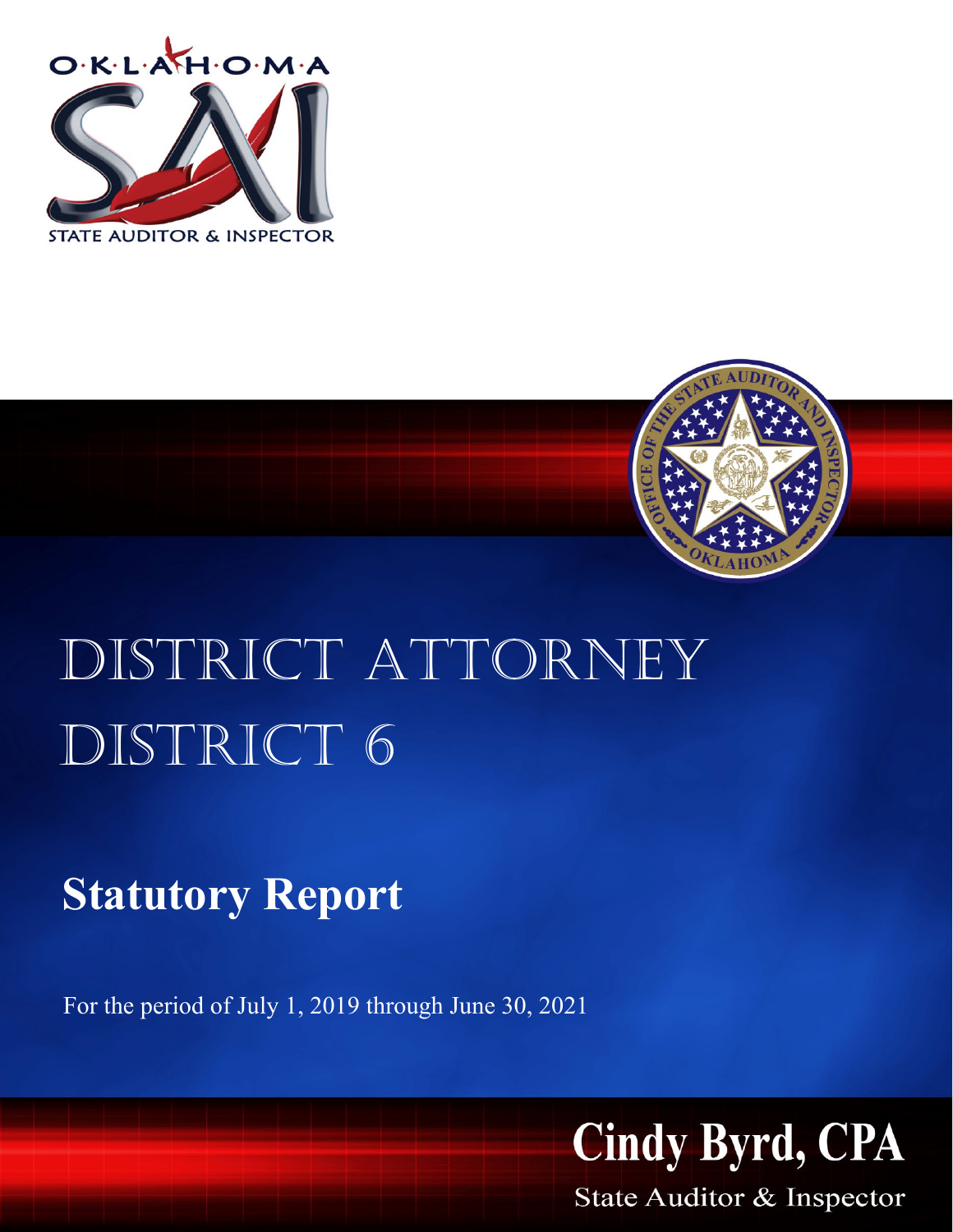#### JASON HICKS, DISTRICT ATTORNEY DISTRICT 6

#### STATUTORY REPORT BOGUS CHECK RESTITUTION PROGRAM DRUG ASSET FORFEITURE PROGRAM SUPERVISION FEE AND SUPERVISION FEE STATE REMITTANCE PROGRAMS 991 FEE AND 991 FEE STATE REMITTANCE PROGRAMS

#### FOR THE PERIOD OF JULY 1, 2019 THROUGH JUNE 30, 2021

This publication, issued by the Oklahoma State Auditor and Inspector's Office as authorized by 74 O.S. § 212.E and 22 O.S. §§ 114, 991d, 991f-1.1, and 63 O.S. § 2-506 has not been printed, but is available on the agency's website (www.sai.ok.gov) and in the Oklahoma Department of Libraries Publications Clearinghouse Digital Prairie Collection http://digitalprairie.ok.gov/cdm/search/collection/audits/) pursuant to 65 O.S. § 3-114.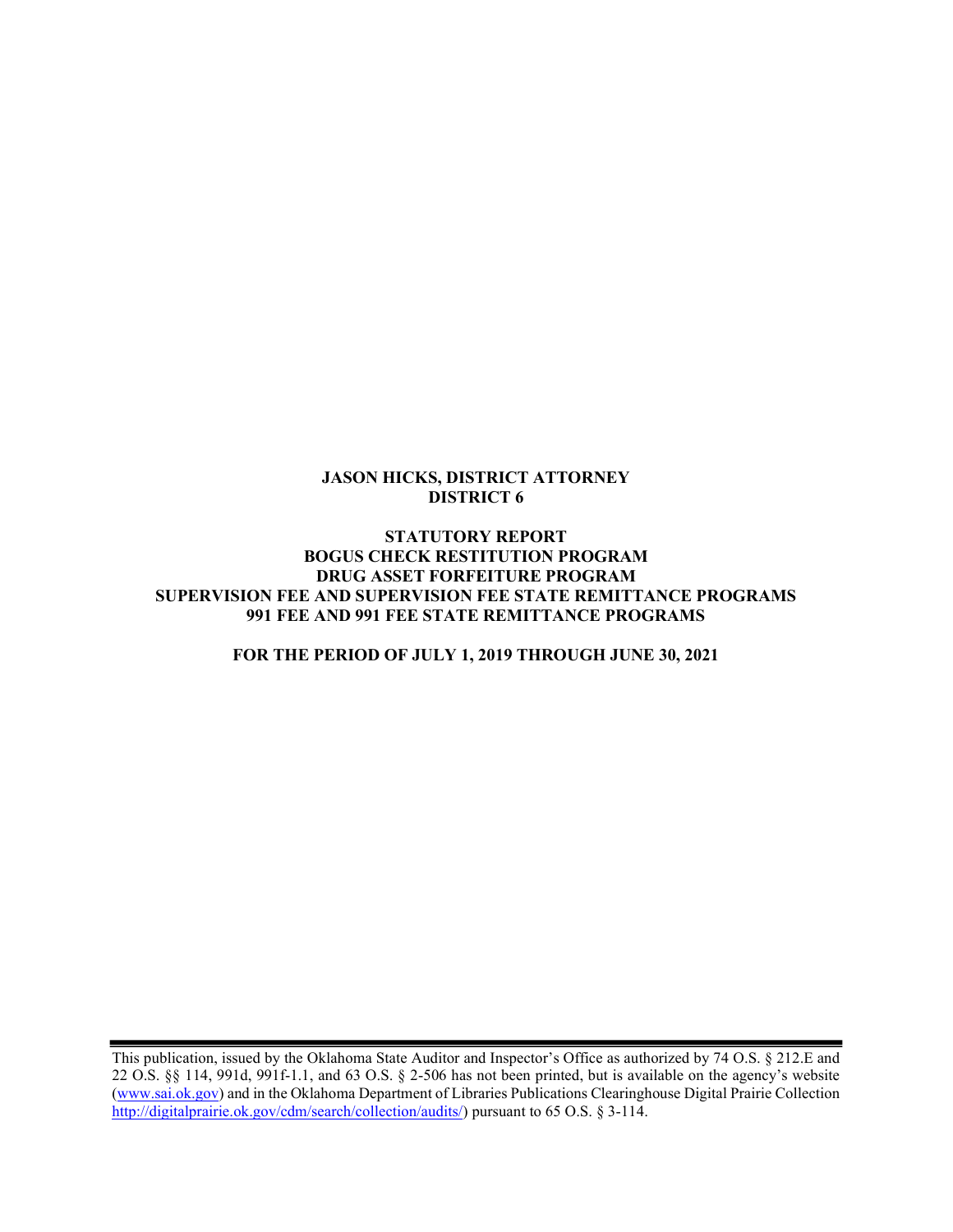

### Cindy Byrd, CPA | State Auditor & Inspector

2300 N. Lincoln Blvd., Room 123, Oklahoma City, OK 73105 | 405.521.3495 | www.sai.ok.gov

June 21, 2022

Jason Hicks, District Attorney District 6 Stephens County Courthouse Duncan, Oklahoma 73533

Transmitted herewith is the statutory report for the District Attorney of District 6, Caddo, Grady, Jefferson and Stephens County, Oklahoma (the District) for the period of July 1, 2019 through June 30, 2021.

A report of this type is critical in nature; however, we do not intend to imply that there were not commendable features in the present accounting and operating procedures of the District.

The goal of the State Auditor and Inspector is to promote accountability and fiscal integrity in state and local government. Maintaining our independence as we provide this service to the taxpayers of Oklahoma is of utmost importance.

We wish to take this opportunity to express our appreciation for the assistance and cooperation extended to our office during our engagement.

Sincerely,

CINDY BYRD, CPA OKLAHOMA STATE AUDITOR & INSPECTOR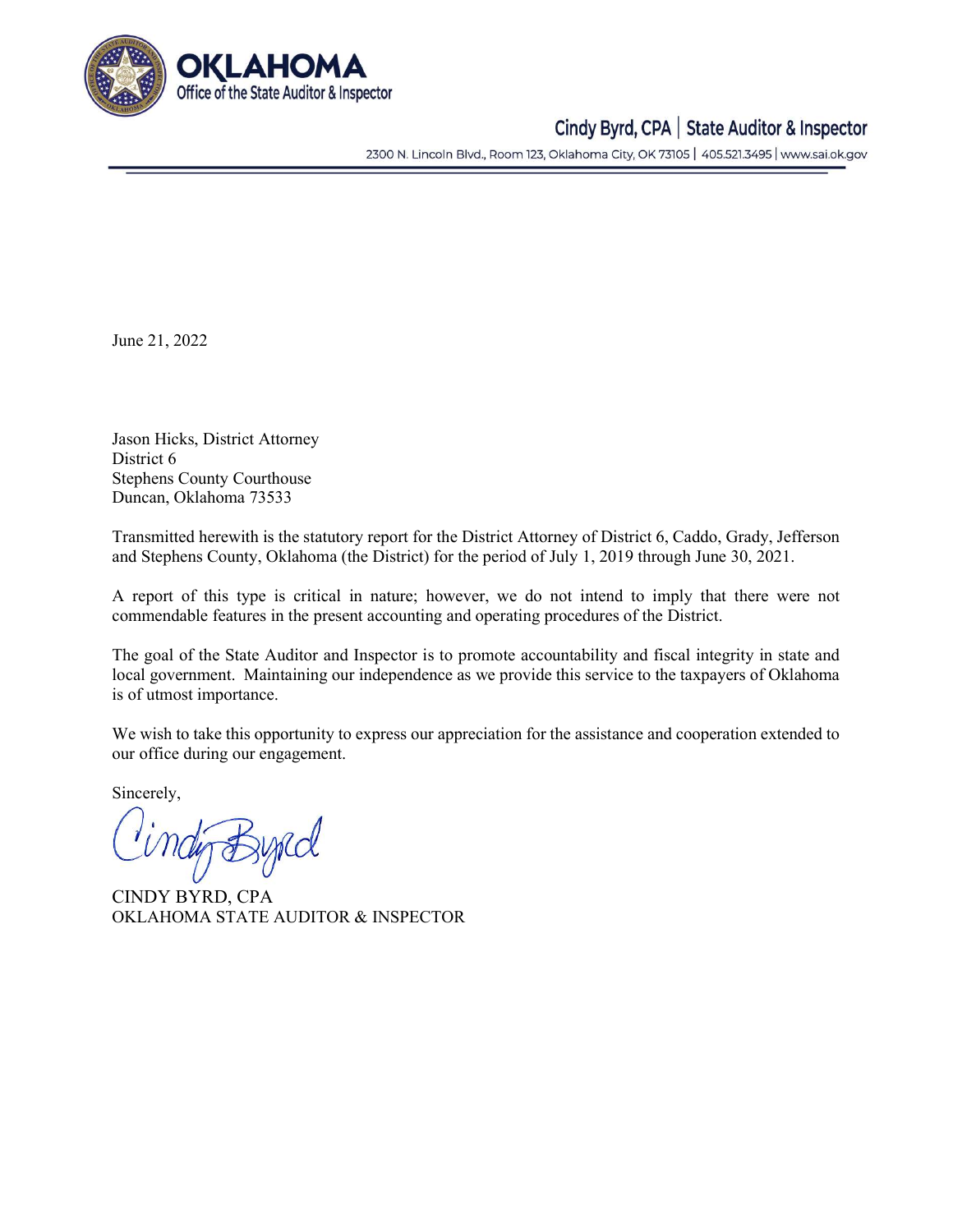#### JASON HICKS, DISTRICT ATTORNEY DISTRICT 6 STATUTORY REPORT FOR THE PERIOD OF JULY 1, 2019 THROUGH JUNE 30, 2021

#### TABLE OF CONTENTS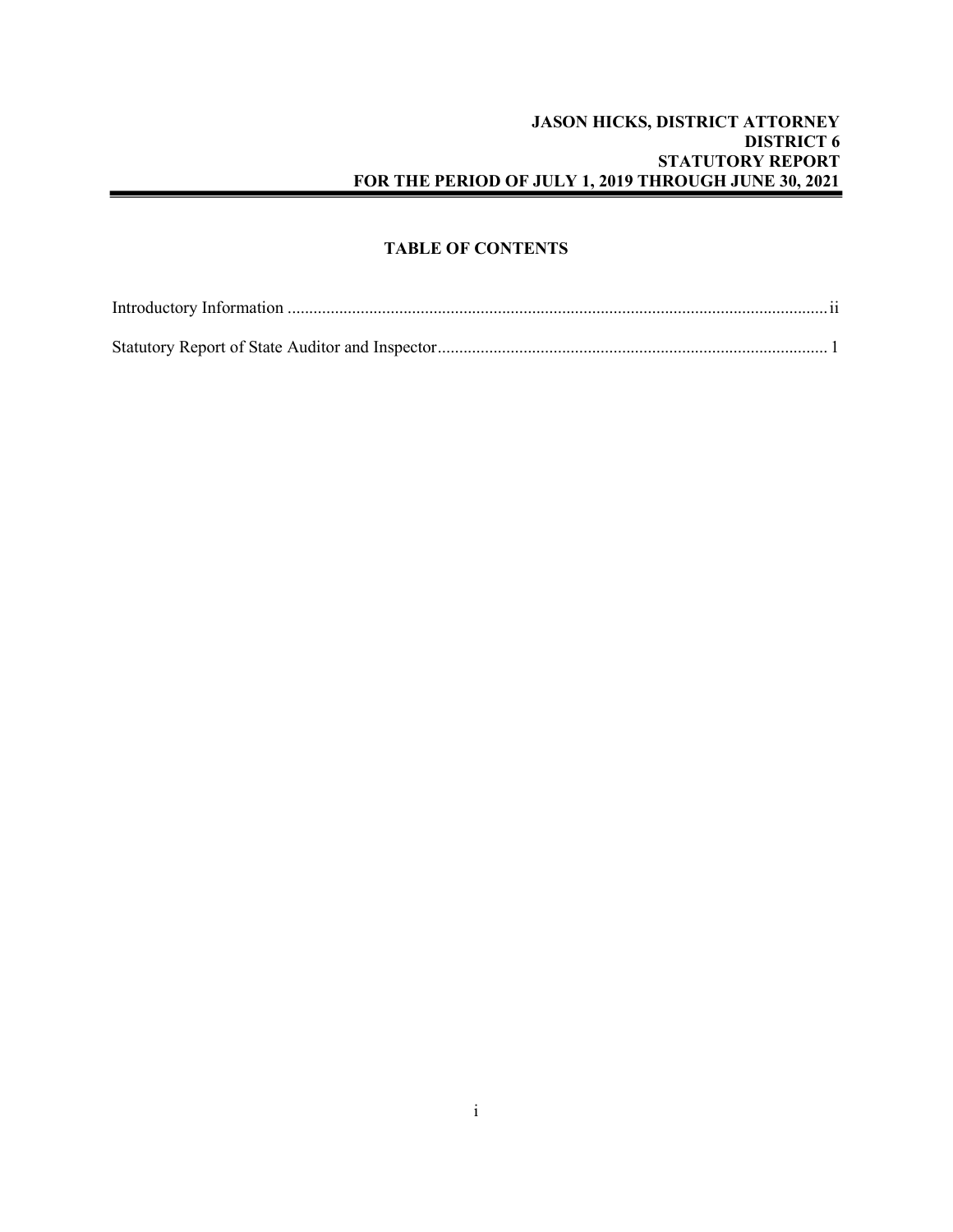#### INTRODUCTORY INFORMATION

#### BOGUS CHECK RESTITUTION PROGRAM

The bogus check program was created by the Oklahoma Legislature in 1982 as a special type of deferred prosecution program and every district attorney is required to operate a bogus check program. The program provides an alternative way to handle bogus check cases without any additional cost to courts, prosecutors, or the state prison system. The primary emphasis of the program is collecting restitution for the victim of the crime, rather than punishing the offender.

Bogus checks are a significant cost to business, a cost that is passed on to the consumer and paid by all citizens and taxpayers in the state. The program offers a manner to address criminal conduct without sending many offenders to state prisons.

#### DRUG ASSET FORFEITURE PROGRAM

The drug asset forfeiture program was created by the Oklahoma Legislature in 1971. The fund is not subject to fiscal year limitations and is to be used for enforcement of controlled dangerous substance laws, drug abuse prevention and education, and is maintained by the district attorney to be used at his or her discretion for those purposes. The revenues for said fund come from the proceeds of forfeited assets. Any cash, vehicles, real property, or other assets used in the commission of or acquired as a result of a crime as described in the Uniform Controlled Dangerous Substances Act is presumed to be forfeitable.

#### SUPERVISION FEE AND SUPERVISION FEE STATE REMITTANCE PROGRAMS

The district attorney supervision fee program was created by the Oklahoma Legislature in 2005 as an alternative from supervision by the Department of Corrections. When the court imposes a deferred or a suspended sentence for any offense and does not order supervision by the Department of Corrections, the offender shall be required to pay the district attorney a monthly supervision fee. However, the legislation provides that in hardship cases, the district attorney shall expressly waive all or part of the fee.

Beginning on July 1, 2019, a supervision fee state remittance account was created pursuant to 22 §991d (2) amended as follows, "Any fees collected by the district attorney shall be deposited in the General Revenue Fund of the State Treasury." Fees collected at the district offices are deposited monthly with the county treasurer and transferred monthly for annual budgeted appropriations at the state level.

#### 991 FEE AND 991 FEE STATE REMITTANCE PROGRAMS

The district attorney 991 fee program was created by the Oklahoma Legislature in 2013. If the offender is not ordered supervision by the district attorney (as described above) "the offender shall be required to pay a fee to the district attorney's office during the first two (2) years of probation to compensate the district for the costs incurred during the prosecution of the offender and for the additional work of verifying the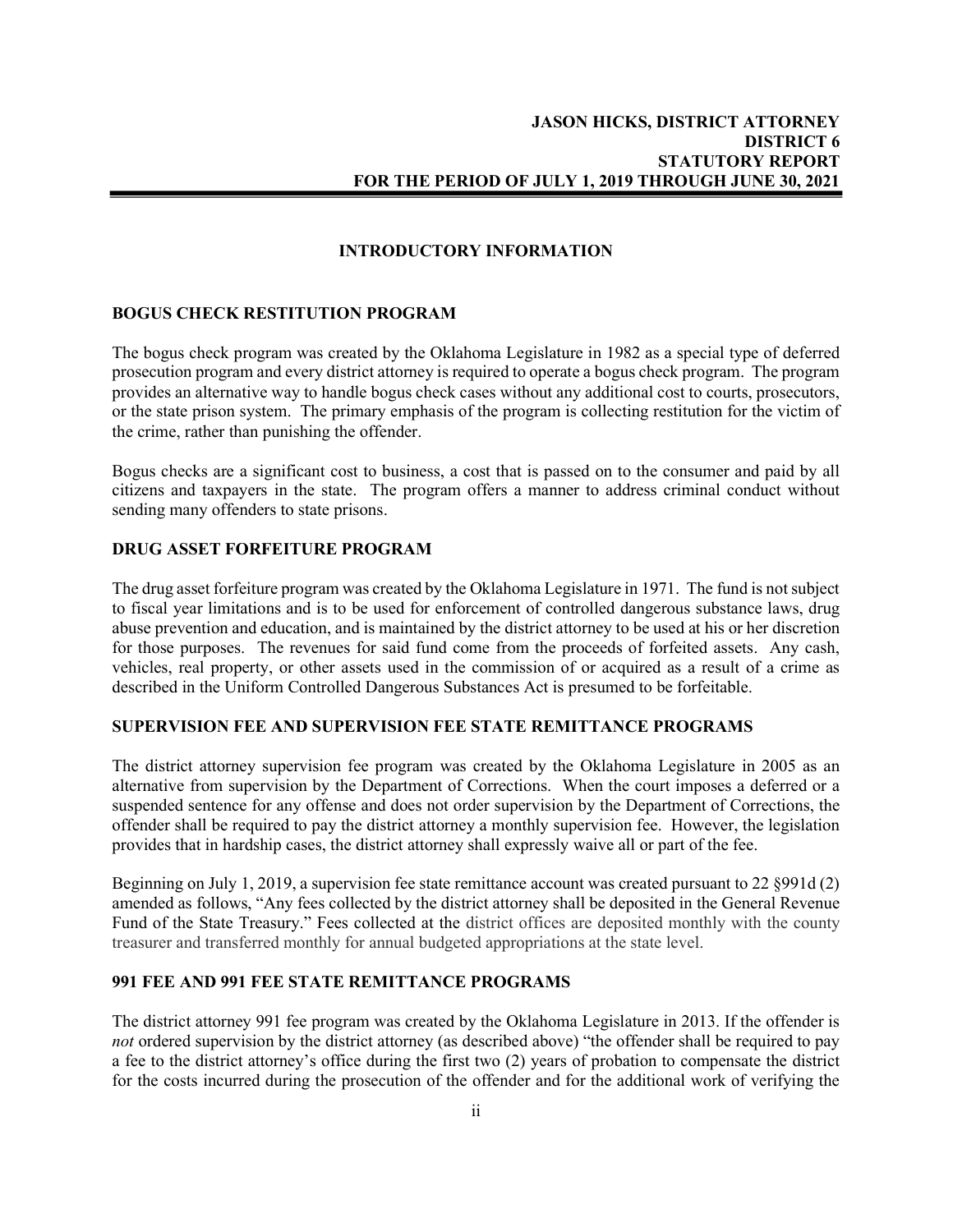compliance of the offender with the rules and conditions of his or her probation". However, the legislation provides the district attorney may waive any part of this requirement in the best interests of justice.

Beginning on July 1, 2019, a 991 fee state remittance account was created pursuant to 22 §991a (1)(ii) amended as follows, " Any fees collected by the district attorney shall be deposited in the General Revenue Fund of the State Treasury. Fees collected at the district offices are deposited monthly with the county treasurer and transferred monthly for annual budgeted appropriations at the state level.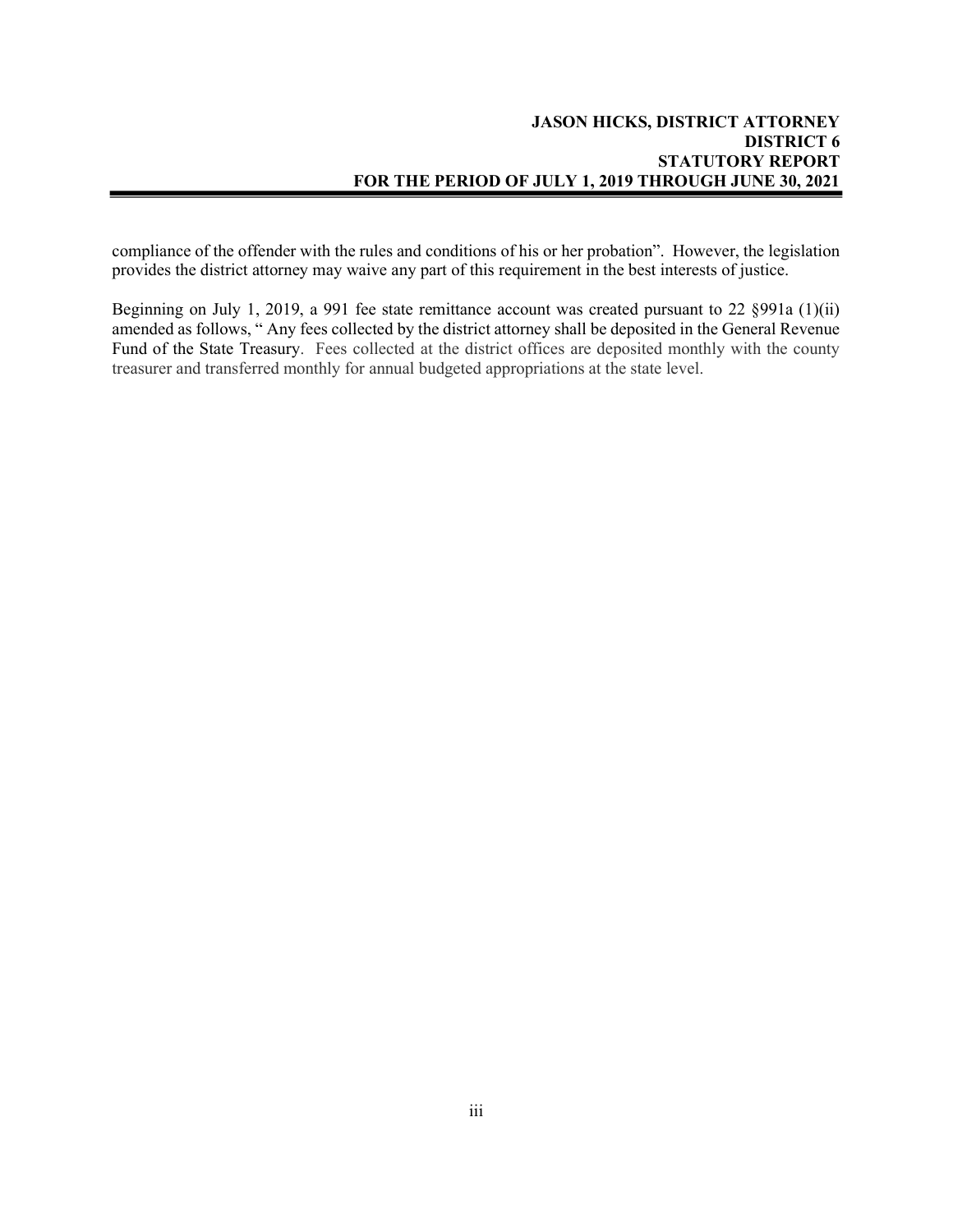

## Cindy Byrd, CPA | State Auditor & Inspector

2300 N. Lincoln Blvd., Room 123, Oklahoma City, OK 73105 | 405.521.3495 | www.sai.ok.gov

#### Statutory Report

Jason Hicks, District Attorney District 6 Stephens County Courthouse Duncan, Oklahoma 73533

For the purpose of complying with 74 O.S. § 212.E and 22 O.S. §§ 114, 991d, 991a (hh), 991.f-1.1, and 63 O.S. §§ 2-506 and 2-901, we have performed the following procedures as they relate to the records of the District Attorney's programs for the period of July 1, 2019 through June 30, 2021.

Bogus Check Restitution, Supervision Fee/State Remittance and 991 Fee/State Remittance Programs:

- Determine that internal controls are designed and operating over the collections and disbursement process.
- Examine fees to determine that the correct fees are assessed, receipted, and deposited in compliance with 28 O.S. § 153, 22 O.S. §§ 114, 991d, 991a (hh), 991f-1.1, 63 O.S. § 2-901, and 19 O.S. § 215.11.
- Determine whether disbursements are used to defray the expenses of the District Attorney's office in accordance with 22 O.S. §§ 114, 991d, 991a (hh), 991f-1.1, and 63 O.S. §2-901, and whether disbursements are supported by approved claims, invoices, and verification that goods or services paid for were received.
- Determine whether the District Attorney reconciles accounts with the County Treasurer's ledgers.
- Determine whether the District Attorney prepares and submits an annual report to the District Attorneys Council that reflects total collections and total disbursements for the Bogus Check Restitution, Supervision Fee/State Remittance and 991 Fee/State Remittance Programs.

Drug Asset Forfeiture Program:

- Determine that internal controls are designed and operating over the collections and disbursement process.
- Determine that the District Attorney maintains a true and accurate inventory of all property seized in accordance with 63 O.S. § 2-506.K.
- Review sale documentation for selected cases to determine whether forfeited assets were sold after a public auction to the highest bidder in accordance with 63 O.S. §§ 2-506 and 2-508.
- Review the distribution of proceeds to determine the distribution was in accordance with court orders pursuant to 63 O.S. §§ 2-506.K and 2-508.
- Test disbursements to determine they are supported by approved claims, invoices, and independent verification that goods or services paid for were received.
- Determine whether the District Attorney prepares and submits an annual report to the District Attorneys Council reflecting the total collections, total disbursements, beginning and ending balances in accordance with 63 O.S. § 2-506.L.3.
- Determine if the District Attorney reconciles account balances with the County Treasurer.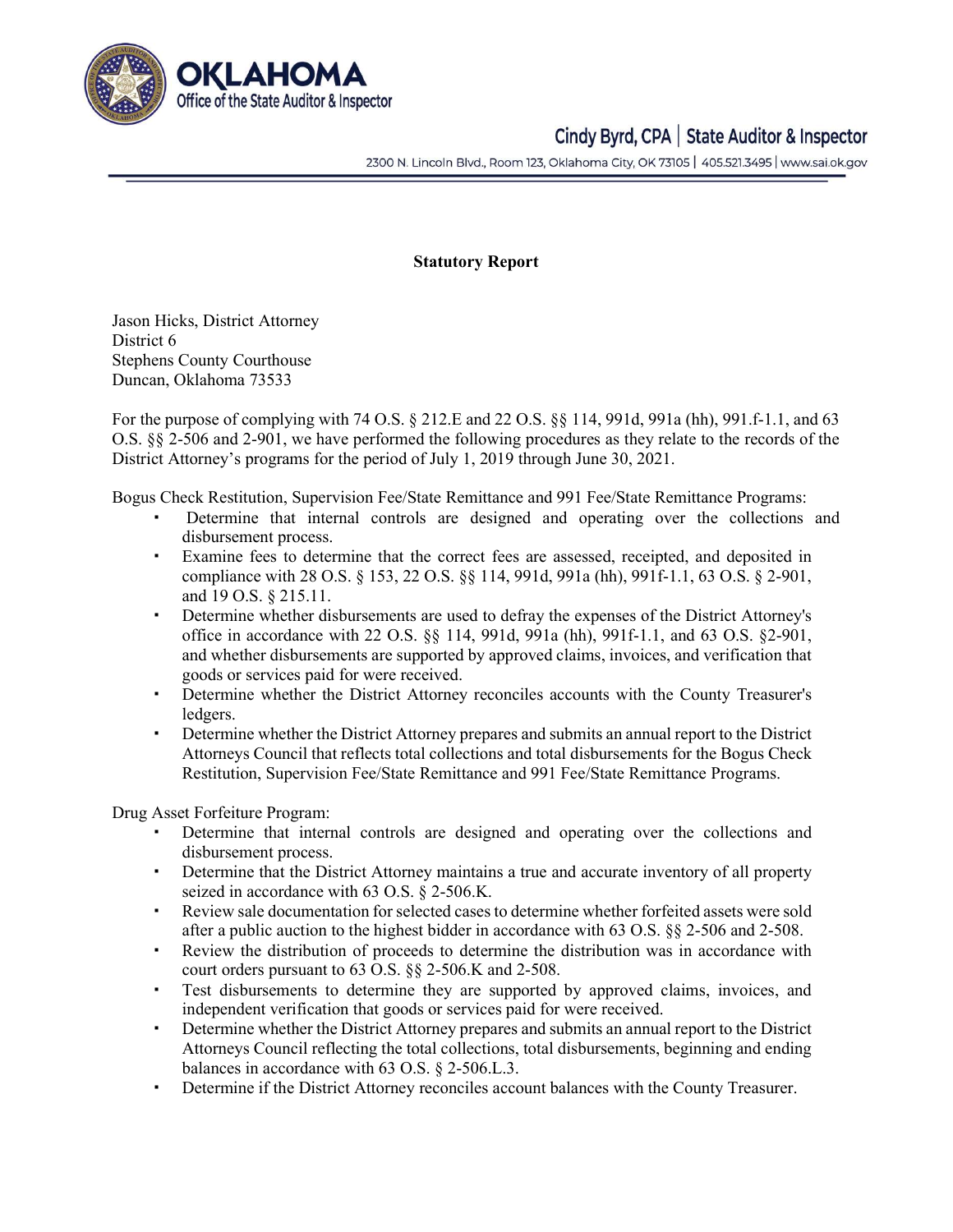All information included in the financial records of the Bogus Check Restitution, Drug Asset Forfeiture, Supervision Fee/State Remittance and 991 Fee/State Remittance Programs are the representation of the District Attorney for their respective district.

Our engagement was limited to the procedures performed above and was less in scope than an audit performed in accordance with auditing standards generally accepted in the United States of America. Accordingly, we do not express an opinion on any basic financial statement of Caddo, Grady, Jefferson or Stephens County.

Based on our procedures performed, there were no exceptions noted.

This report is intended for the information and use of the District Attorney and District management. However, this report is a matter of public record and its distribution is not limited.

CINDY BYRD, CPA OKLAHOMA STATE AUDITOR & INSPECTOR

June 13, 2022